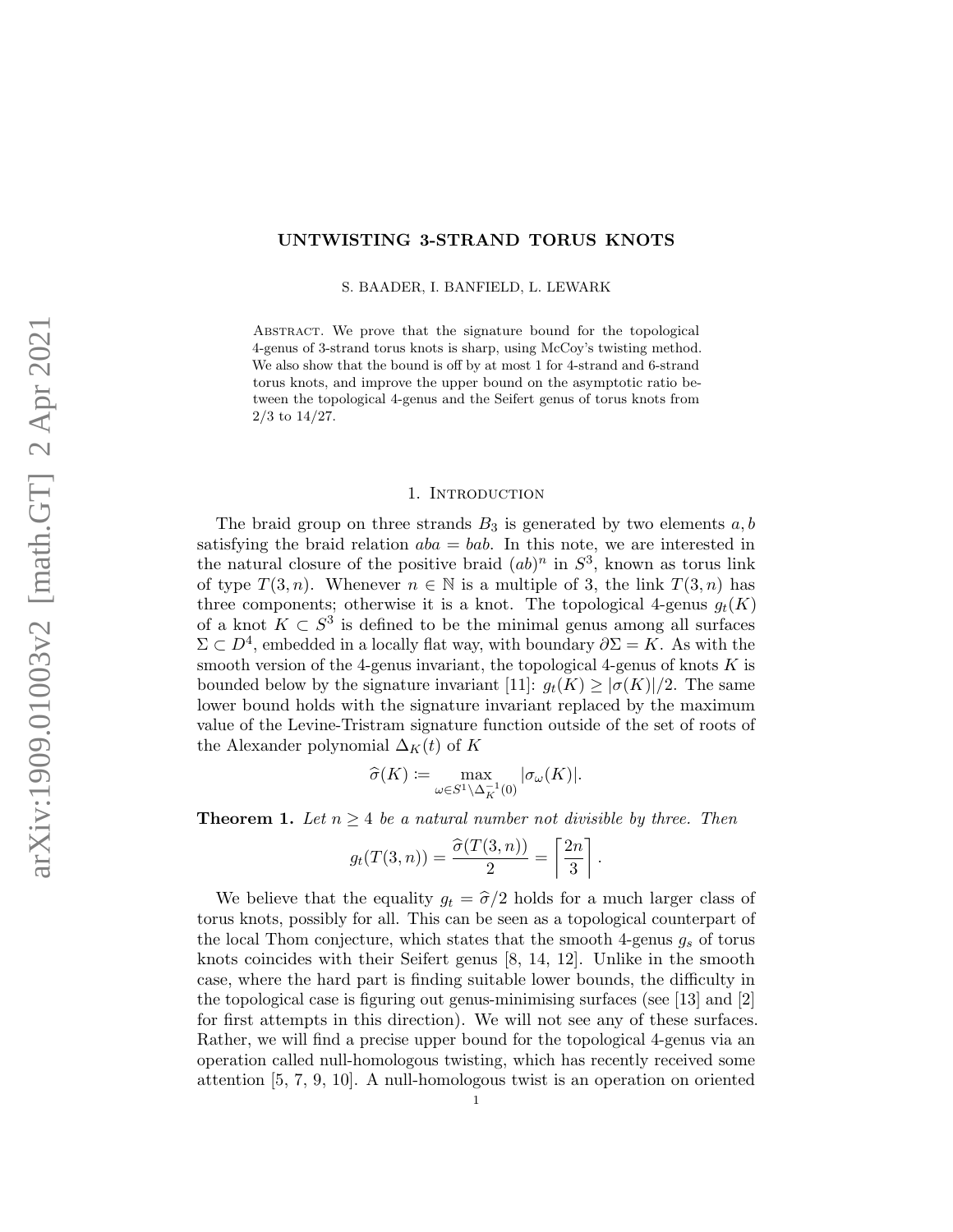links that inserts a full twist into an even number  $2m$  of parallel strands, m of which point upwards, and  $m$  of which point downwards (see e.g. [Figure 3\)](#page-7-0). Throughout this paper, we will use the term *twist* for a null-homologous twist. The case of two strands corresponds to a simple crossing change. For a knot K, we define the *untwisting number*  $t(K)$  to be the minimal number of twists needed to transform  $K$  into the trivial knot, as in [\[5\]](#page-8-6). Relying on Freedman's disc theorem [\[3\]](#page-8-10), McCoy proved that the untwisting number is an upper bound for the topological 4-genus of knots [\[9\]](#page-8-8). This is the tool we use to construct the genus-minimising surfaces in [Theorem 1.](#page-0-0)

Let us take another look at the resemblance of the smooth and topological setting. Writing s and u for the Rasmussen invariant and unknotting number, respectively, it follows from the (smooth) local Thom conjecture that the inequalities

$$
s(K)/2 \le g_s(K) \le u(K),
$$

which hold for all knots  $K$ , become equalities for all torus knots:

$$
s(T(p, q))/2 = g_s(T(p, q)) = u(T(p, q)).
$$

We show that in the topological setting, in striking analogy, the inequalities

$$
\widehat{\sigma}(K)/2 \leq g_t(K) \leq t(K),
$$

which hold for all knots  $K$ , become equalities for all 3-strand torus knots:

$$
\hat{\sigma}(T(3,n))/2 = t(T(3,n)) = g_t(T(3,n)).
$$

Thus in the topological setting, the untwisting number apparently takes the place that the unknotting number has in the smooth setting.

Untwisting might very well lead to the equality  $g_t = \hat{\sigma}/2 = t$  for all torus knots. For the time being, we show that the equality is off by at most 1 for torus knots with four and six strands.

<span id="page-1-0"></span>**Proposition 2.** For all odd natural numbers  $n \geq 3$ ,

$$
n \leq \frac{\widehat{\sigma}(T(4,n))}{2} \leq g_t(T(4,n)) \leq t(T(4,n)) \leq \frac{2}{3}g(T(4,n)) + 2 = n + 1.
$$

Moreover, for all natural numbers  $n \geq 5$  coprime to 6,

$$
\frac{3n+1}{2} \le \frac{\widehat{\sigma}(T(6,n))}{2} \le g_t(T(6,n)) \le t(T(6,n)) \le \frac{3}{5}g(T(6,n)) + 3 = \frac{3n+3}{2}.
$$

McCoy also developed an induction scheme that allows him to estimate the asymptotic ratio between the topological 4-genus and the Seifert genus of torus knots [\[9\]](#page-8-8):

$$
\limsup_{p,q \to \infty} \frac{g_t(T(p,q))}{g(T(p,q))} \le \frac{2}{3}.
$$

<span id="page-1-1"></span>Theorem 3.

$$
\limsup_{p,q \to \infty} \frac{g_t(T(p,q))}{g(T(p,q))} \le \frac{14}{27} \approx 0.519.
$$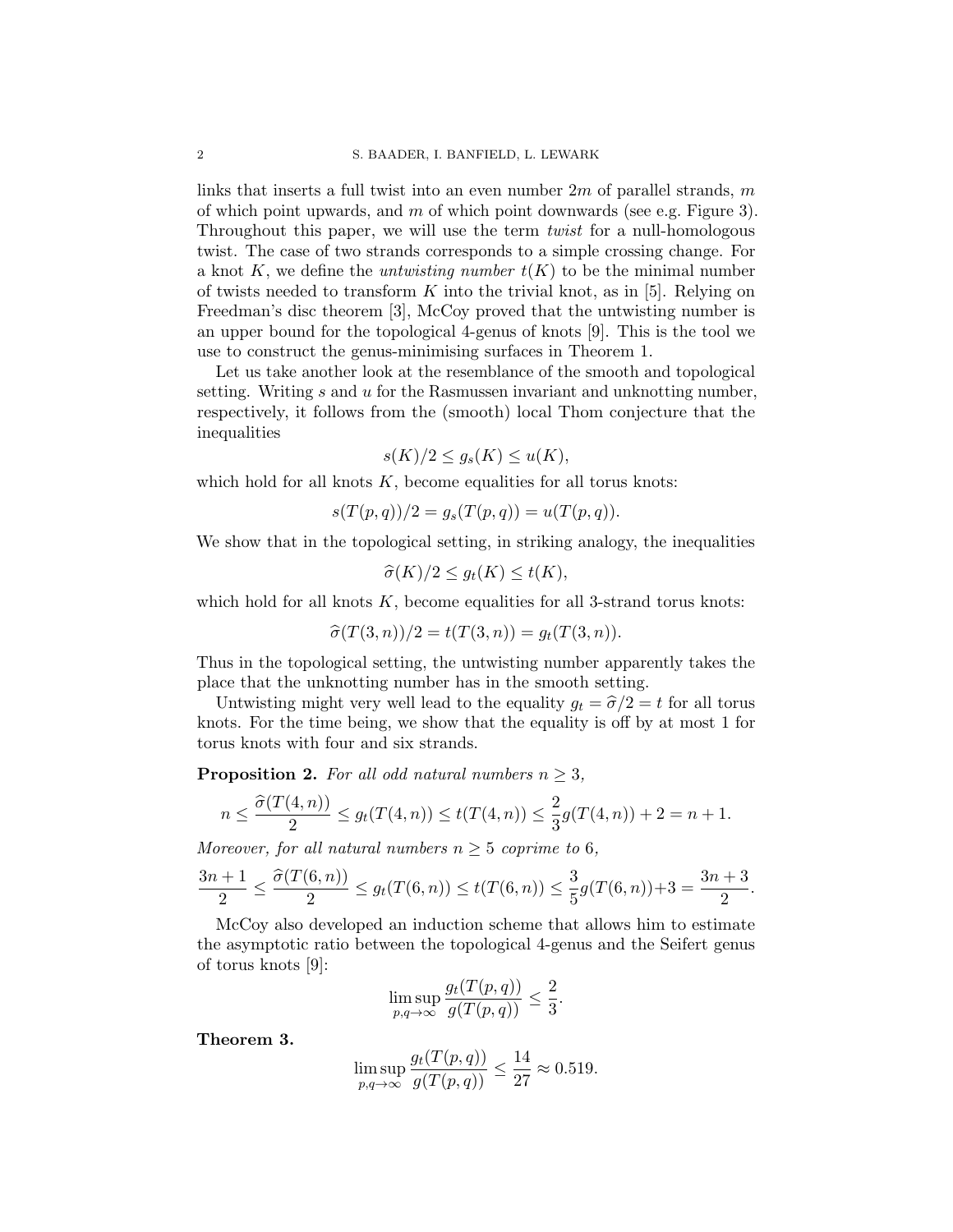The proof of [Theorem 1](#page-0-0) makes use of a calculus for positive 3-braids introduced in [\[1\]](#page-8-11), which we present in the next section. [Sections 3](#page-3-0) and [4](#page-5-0) contain the proofs of [Theorem 1](#page-0-0) and [Proposition 2.](#page-1-0) The latter follows from the former by untwisting torus knots on four and six strands via torus knots on three strands. [Theorem 3](#page-1-1) follows from McCoy's induction scheme, which we briefly review in the last section.

### 2. A calculus for positive 3-braids

Let  $k_1, k_2, \ldots, k_n$  be strictly positive integers. The positive braid

$$
[k_1, k_2, \dots, k_n] := a^{k_1}ba^{k_2}b\cdots a^{k_n}b \in B_3
$$

defines a link  $L[k_1, k_2, \ldots, k_n]$ , via its closure. For example, the torus link of type  $T(3, n)$  can be written as  $L[1, 1, \ldots, 1]$ , where the number 1 appears n times. This notation is far from unique. The full twist on three strands can be written as

$$
[1, 1, 1] = ababab = aabaab = [2, 2].
$$

The double full twist can be written as

$$
aab(abaaba)aab = aaabaaabaaba = [3, 3, 3].
$$

In the first equality, we used the fact that the full twist  $abaaba \in B_3$  commutes with all 3-braids. Adding another full twist to this, we obtain the following representative for the triple full twist:

$$
aaabaaab(abaaba)aaab = aaabaaaabaaaabaaaab = [3, 4, 3, 4].
$$

From here, we see that the operation

$$
[\ldots, x, y, \ldots] \rightarrow [\ldots, x+1, 3, y+1, \ldots]
$$

corresponds to adding a full twist to a given positive braid on 3 strands. With this combinatorial calculus, we obtain the following family of positive braid presentations for iterated full twists on three strands.

<span id="page-2-0"></span>**Lemma 4.** For all  $k \in \mathbb{N}$ :

(1) 
$$
T(3, 6k + 9) = L[3, 5^k, 4, 3, 5^k, 4],
$$
  
(2)  $T(3, 6k + 12) = L[3, 5^{k+1}, 3, 4, 5^k, 4],$ 

where  $5^k$  stands for a sequence  $5, \ldots, 5$  of length k.

The proof is by induction on  $k$ , starting at zero. A repeated application of the above move yields the desired sequence of presentations for increasing powers of the full twist:

$$
[3,5,3,4,4], [3,5,4,3,5,4], [3,5,5,3,4,5,4], [3,5,5,4,3,5,5,4], \ldots
$$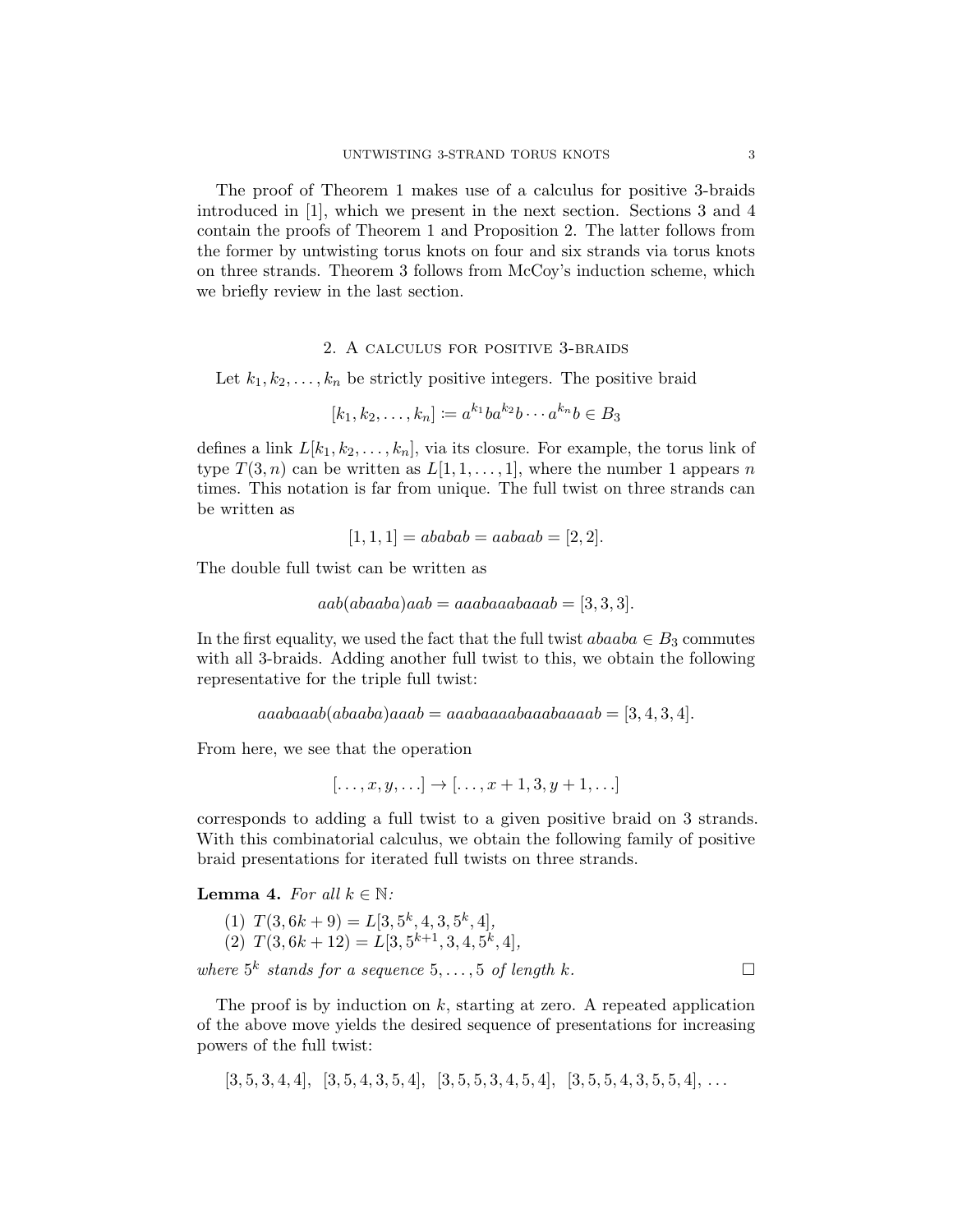<span id="page-3-0"></span>**Lemma 5.** For all  $k \in \mathbb{N}$ :

(1)  $t(T(3, 3k + 4)) \leq 2k + 3$ ,

(2)  $t(T(3, 3k+5)) \leq 2k+4$ .

*Proof.* The two statements are obviously true for  $k = 0$ , since the knots  $T(3, 4)$  and  $T(3, 5)$  can be unknotted by 3 and 4 crossing changes, respectively. Moreover, for all  $k \in \mathbb{N}$ , the two knots  $T(3, 3k + 4)$  and  $T(3, 3k + 5)$  are related by a single crossing change, so we only need to prove (1). We will do so by considering the three special cases  $T(3, 7), T(3, 10), T(3, 13)$  separately, and then the two families  $T(3, 6k + 16)$ ,  $T(3, 6k + 19)$ .

<span id="page-3-1"></span>The key observation is that the two braids *abbaabba* and b are related by a sequence of two twists, as shown in [Figure 1.](#page-3-1) Here the first arrow stands for a twist on four strands, while the second arrow is a simple crossing change.



FIGURE 1. Sequence of two twists. The first twist is on four strands, marked in red. The second twist is a crossing changes, untying the trefoil summand in the third drawing.

As a consequence, the double full twist on three strands,

$$
(ab)^6 = abbaabbabbbb,
$$

is related to the braid  $b^6$  (and also to  $a^6$ ) by a sequence of two twists. For the first knot,  $T(3, 7)$ , we turn the braid  $(ab)^7$  into  $a^7b$  by two twists, and into ab by another three crossing changes, thus showing  $t(T(3, 7)) \leq 5$ . In order to deal with the other two knots, we use the notation  $A = a^{-1}, B = b^{-1}$ . We write

$$
(ab)^{10} = (ab)^{12} BABA = (ab)^{12} ABAA = AB(ab)^{12} AA,
$$

which transforms into  $ABb^6a^6AA = Ab^5a^4$  by a sequence of four twists, and into  $Aba^2$  by another three twists. The closure of the last braid is the trivial knot; this shows  $t(T(3, 10)) \leq 7$ . For the knot  $T(3, 13)$ , we observe that the braid

$$
(AB)^5 = (AB)^6 ba = A^3 B A^3 B A^3 B b a = A^3 B A^3 B A^2
$$
  
represents the torus knot  $T(3, -5)$ . Therefore, we can write

$$
(ab)^{13} = (ab)^{18}A^3BA^3BA^2 = A^3(ab)^{12}BA^3(ab)^6BA^2,
$$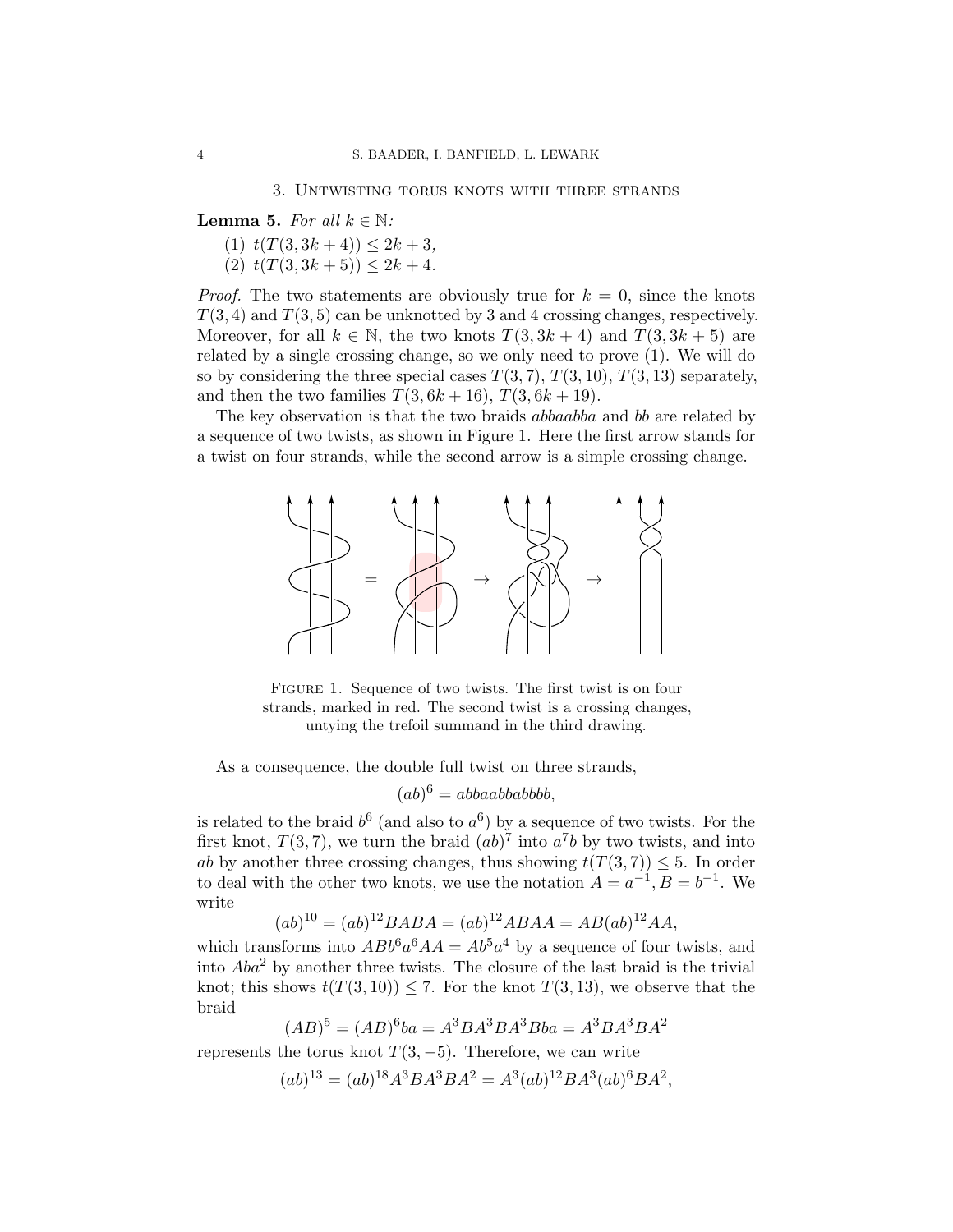which transforms into  $A^3a^6b^6BA^3a^6BA^2 = a^3b^5a^3BA^2$  by a sequence of six twists, and into  $a^3baBA^2 = a^2bA$  by another three twists. This shows  $t(T(3, 13)) \leq 9.$ 

We now turn to the family of torus knots  $T(3, 6k + 16)$ . Using again  $A = a^{-1}, B = b^{-1},$  we write

$$
T(3,6k+16) = L[ab(ab)^{6(2k+4)}(BA)^{6k+9}].
$$

By [Lemma 4,](#page-2-0) we have

$$
(BA)^{6k+9} = A^3B(A^5B)^kA^4BA^3B(A^5B)^kA^4B,
$$

which contains precisely  $2k + 4$  pure powers of A. We slide one double full twist  $(ab)^6$  to the right of each power of A and transform it into  $a^6$  by a sequence of  $2(2k+4)$  twists, in total. This leaves us with the braid

$$
aba^3B(aB)^{k}a^2Ba^3B(aB)^{k}a^2B.
$$

Sliding the half-twist aba from the left to the middle yields

$$
b^2A(bA)^kb^2abaBa^3B(aB)^ka^2B.
$$

Then we transform the middle part  $b^2ab \times B^3B = b^3 a^4B$  into the empty braid by three crossing changes. What remains is the braid  $b^2 A a^2 B$ , whose closure is the trivial knot. Therefore  $t(T(3, 6k+16)) < 2(2k+4)+3 = 4k+11$ , in accordance with statement (1).

The second family,  $T(3, 6k + 19)$ , works in complete analogy, using the expression

$$
T(3,6k+19) = L[ab(ab)^{6(2k+5)}(BA)^{6k+12}]
$$

and

$$
(BA)^{6k+12} = A^3B(A^5B)^{k+1}A^3BA^4B(A^5B)^{k}A^4B.
$$

The resulting intermediate braid, after a sequence of  $2(2k+5)$  twists, is

$$
aba^{3}B(aB)^{k+1}a^{3}Ba^{2}B(aB)^{k}a^{2}B = b^{2}A(bA)^{k+1}b^{3}Ab^{2}abaB(aB)^{k}a^{2}B.
$$

Again, the middle part  $b^3Ab^2ab$  transform into the empty braid by three crossing changes. The remaining braid is  $b^2aB$ , whose closure is the trivial knot. This shows  $t(T(3, 6k+19)) \leq 2(2k+5) + 3 = 4k+13$ , in accordance with statement (1).  $\Box$ 

As mentioned before, the inequalities

$$
\widehat{\sigma}(K)/2 \le g_t(K) \le t(K)
$$

hold for all knots  $K$ . To complete the proof of [Theorem 1,](#page-0-0) we estimate the maximal Levine-Tristram signature  $\hat{\sigma}$  for the 3-strand torus knots. Let K be a knot and consider the jump function

$$
\delta_K(x) = \lim_{s \to x^+} \sigma_{e^{2\pi is}}(K) - \lim_{s \to x^-} \sigma_{e^{2\pi is}}(K).
$$

Litherland (see the comments after Proposition 1 in [\[6\]](#page-8-12)) notes that the discontinuities of the Levine-Tristram signature of the  $T(p,q)$  torus knot occur precisely at the  $x \in (0, 1)$  satisfying  $pgx \in \mathbb{Z}$  but  $px \notin \mathbb{Z}$  and  $qx \notin \mathbb{Z}$ .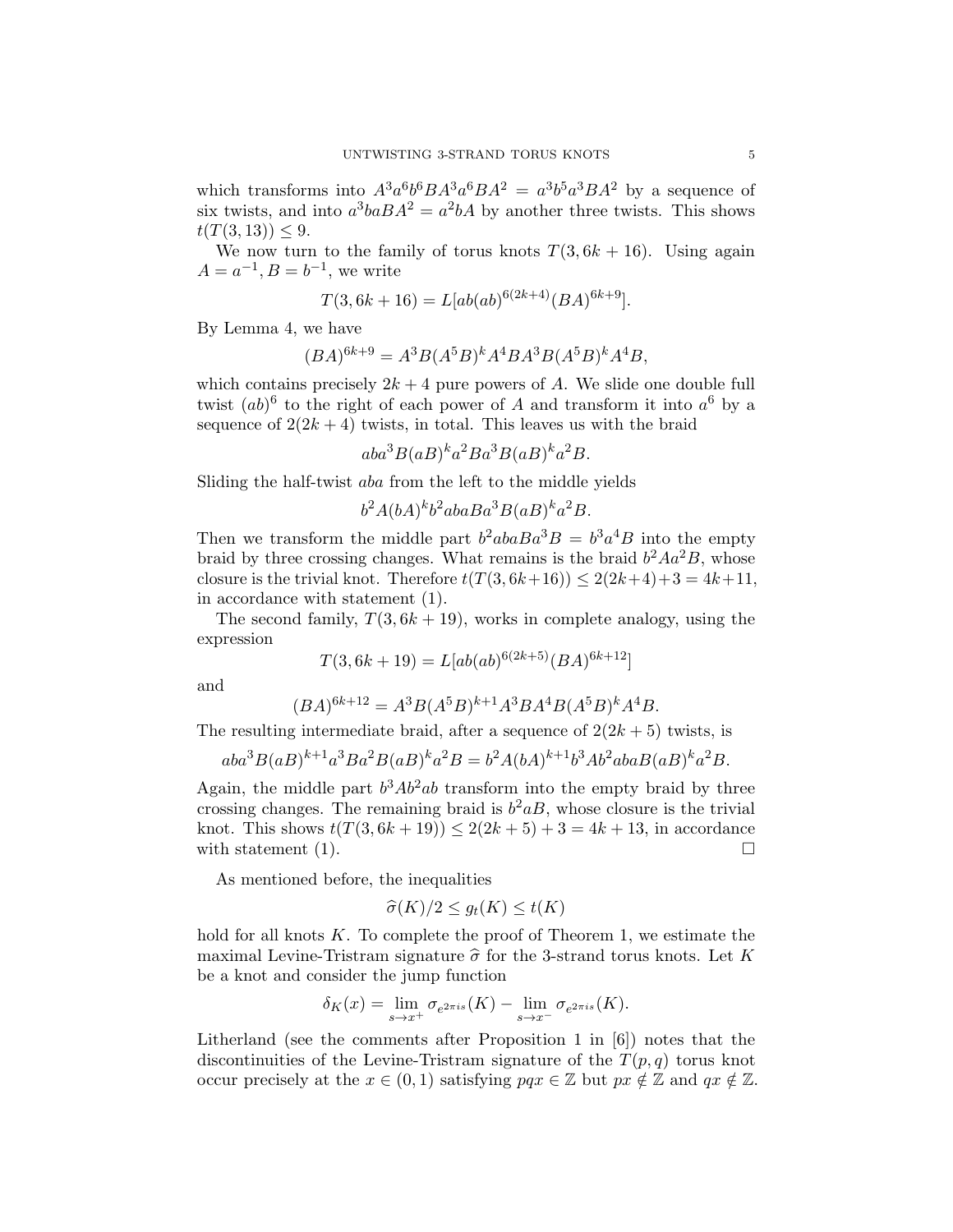For x a discontinuity, let  $pqx = pa + qb$  with  $0 < a < q$ . Litherland also shows that  $\delta(x) = +2$  if  $b < 0$  and  $\delta(x) = -2$  if  $b > 0$ . If x is the minimal discontinuity satisfying  $x \geq \frac{1}{2}$  $\frac{1}{2}$ , then  $\widehat{\sigma}(K) \ge \sigma(K) + \delta_K(x)$ . We distinguish the following cases.

- $T(3, 3k + 4)$  for k even: The periodicity of the ordinary signature, see Theorem 5.2 in [\[4\]](#page-8-13), implies that  $\hat{\sigma}(T(3, 3k + 4)) \geq \sigma(T(3, 3k + 4)) =$  $\sigma(T(3,4)) + 4k = 6 + 4k.$
- $T(3, 3k + 5)$  for k even: Similarly to the previous case,

$$
\hat{\sigma}(T(3, 3k+5)) \ge 8 + 4k.
$$

- $\hat{\sigma}(T(3, 3k + 5)) \ge 8 + 4k.$ <br>  $T(3, 3k + 4) = T(3, 6l + 7)$  for  $k = 2l + 1$  odd: The minimal  $x \ge \frac{1}{2}$  $3, 3k+4j-1 \ (3, 6l+7)$  for  $k = 2l+1$  odd. The infinition  $x \geq \frac{1}{2}$ <br>satisfying  $pqx \in \mathbb{Z}, px \notin \mathbb{Z}, qx \notin \mathbb{Z}$  is  $x = \frac{9l+11}{3(6l+7)}$ . Note that  $pqx = 9l+11 = 3(5l+6) + (6l+7)(-1)$ , which implies that  $\delta(x) = +2$ . The estimate  $\hat{\sigma} \geq \sigma + \delta(x)$  and the periodicity of the ordinary signature imply  $\hat{\sigma}(T(3, 3k+4)) \geq \sigma(T(3, 3k+4)+2 = \sigma(T(3, 3(k+1)+1)) =$  $4(k+1)+2=4k+6.$
- $T(3, 3k + 5) = T(3, 6l + 8)$  for  $k = 2l + 1$  odd: Similar to the previous case, the minimal discontinuity  $x \geq \frac{1}{2}$  $\frac{1}{2}$  is  $x = \frac{9l+13}{3(6l+8)}$ . From  $pqx = 9l + 13 = 3(5l + 7) + (6l + 8)(-1)$  it follows that  $\delta(x) = 2$  and then  $\hat{\sigma}(T(3, 3k + 4) > 4k + 8$ .

Therefore, for all  $k \in \mathbb{N}$ ,

$$
\hat{\sigma}(T(3, 3k+4)) \ge 4k+6, \ \ \hat{\sigma}(T(3, 3k+5)) \ge 4k+8,
$$

<span id="page-5-0"></span>and [Theorem 1](#page-0-0) now follows.

## 4. Untwisting torus knots with four and six strands

To prove [Proposition 2,](#page-1-0) we essentially untwist torus knots with four and six strands to torus knots on three strands, and conclude using [Theorem 1.](#page-0-0)

By a similar calculation as was presented at the end of the previous section for 3-strand torus knots, one may prove that  $\hat{\sigma}(T(4, n)) \geq 2n$  and  $\hat{\sigma}(T(6, n)) \geq 3n + 1$ . For this, consider the signature (for  $T(4, 4k + 3)$ ) and  $T(6, k+5)$ , or the Levine-Tristram signature after the first jump after  $1/2$ (for  $T(4, 4k + 1)$ ), or after the second jump (for  $T(6, 6k + 1)$ ). We note (without proof) that the stated inequalities for  $\hat{\sigma}$  are in fact equalities.

Now, let us show that  $t(T(4, n)) \leq n+1$ . Denote the standard Artin generators of the braid groups  $B_4$  by  $a, b, c$ . The crucial move is to transform three full twists on four strands,  $(abc)^{12}$ , into four full twists on three strands,  $(bc)^{12}$  (or  $(ab)^{12}$ ), by four twist operations. This can be seen by composing the braids in [Figure 2](#page-6-0) with  $(bc)^9$ .

Hence, for  $n = 12k + \varepsilon$ , with  $\varepsilon \in {\pm 1, \pm 3, \pm 5}$ , one may change  $T(4, n) =$  $L[(abc)^n]$  by 4k twists into  $L[(ab)^{12k}(abc)^{\epsilon}] =: K_{\epsilon}$ . We now consider the possible values of  $\varepsilon$  one by one, showing  $t(T(4, n)) \leq n+1$  in each case, thus completing the proof of the first part of [Proposition 2.](#page-1-0)

•  $K_1$  is in fact  $T(3, 12k + 1)$ , which may be untwisted by  $8k + 1$  twists, as established previously. In total,  $t(T(4, n)) = n$ .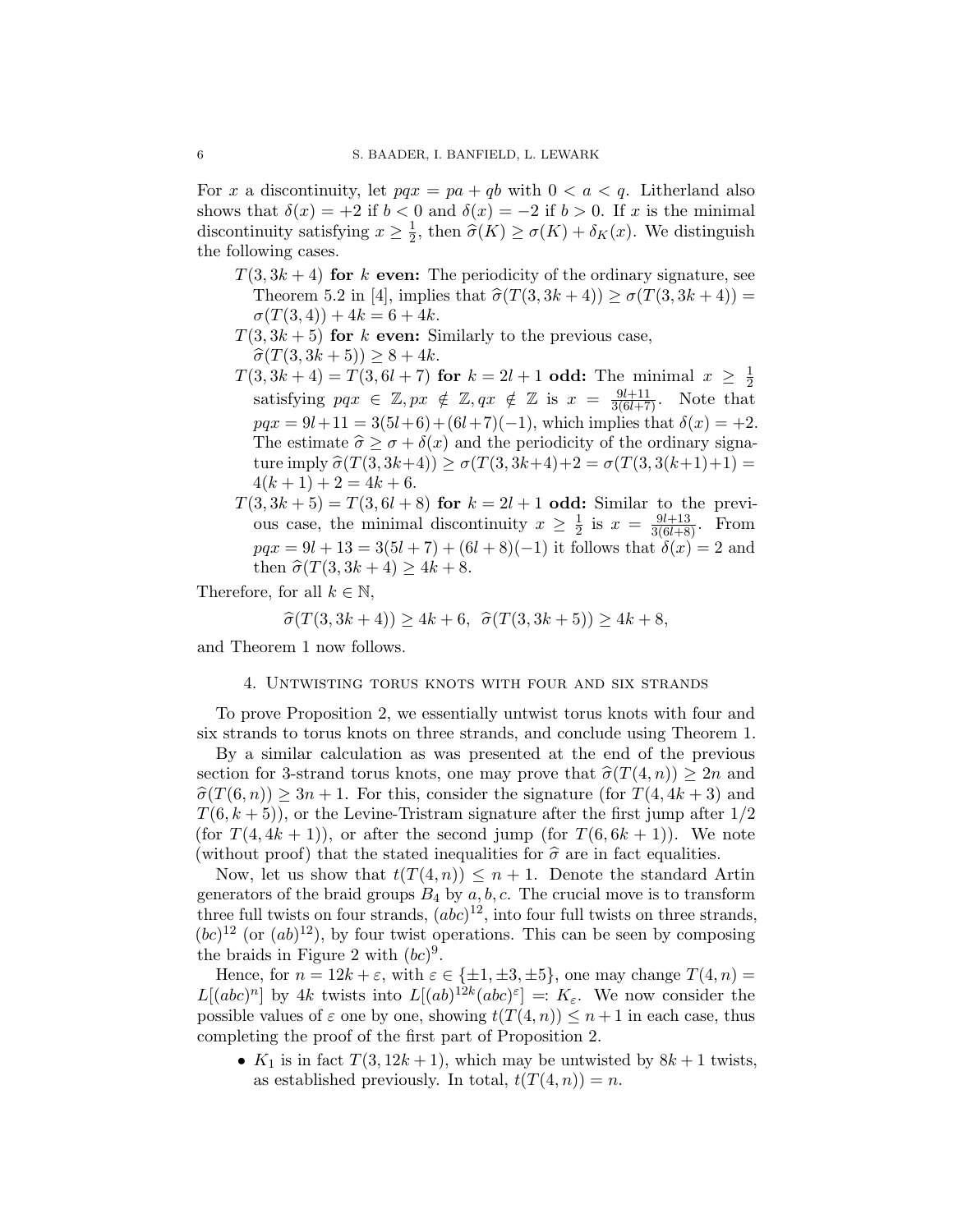<span id="page-6-0"></span>

FIGURE 2. Sequence of four twists. The first twist is on six strands, marked in red. The other three twists are crossing changes, untying the  $T(3, 4)$  summand in the third drawing.

- Similarly  $K_{-1} = T(3, 12k 1)$ , which may be untwisted by 8k twists, resulting in  $t(T(4, n)) \leq n + 1$ .
- $K_3 = L[(ab)^{12k}(abc)^3] = L[(ab)^{12k}aba^2b^2ab] = T(3, 12k + 4)$ , which may be untwisted by  $8k + 3$  twists. In total  $t(T(4, n)) = n$ .
- Similarly,  $K_{-3} = T(3, 12k 4)$ , which may be untwisted by  $8k 2$ twists, giving a total of  $t(T(4, n)) \leq n + 1$ .
- $K_5$  can be transformed into  $K_1$  by a twist on two strands and four crossing changes (cf. [Figure 3\)](#page-7-0), in total  $t(T(4, n)) \leq n+1$ .
- Similarly,  $K_{-5}$  can be transformed into  $T(3, 12(k-1)+1)$  by five twists, resulting in  $t(T(4, n)) \leq n + 1$ .

This concludes the proof of the first half of [Proposition 2.](#page-1-0)

To show  $t(T(6, n)) \leq (3n + 3)/2$ , denote the standard Artin generators of  $B_6$  by  $a, b, c, d, e$ , respectively. The full twist  $(abcde)^6$  on six strands may be transformed by a single twist into  $(ab)^{6}(de)^{6}$ , see [Figure 3](#page-7-0) for the analogous operation on four instead of six strands. Applying this k times to  $T(6, 6k \pm 1)$ yields the connected sum of two copies of  $T(3, 6k \pm 1)$ , which is finished off using [Theorem 1.](#page-0-0) Summing up, the second half of [Proposition 2](#page-1-0) follows.

## 5. ASYMPTOTIC GENUS RATIO

The key point in McCoy's induction scheme is that a positive full twist in a braid with 2n strands can be transformed into two parallel copies of positive double full twists in  $n$  strands, with a single twist operation (see Lemma 13 in [\[9\]](#page-8-8)). This is shown in [Figure 3,](#page-7-0) for  $n = 2$ , and was used in the previous section for  $n = 2$  and  $n = 3$ . Similarly, a single twist operation transforms the torus knot  $T(2n, 2n+1)$  into the connected sum of two copies of the torus knot  $T(n, 2n+1)$ . This is seen by adding the word  $\sigma_1 \sigma_2 \ldots \sigma_{2n-1}$ to both braids in the same figure.

When iterating this operation on successive powers of two, one gets  $2/3$  as an upper bound for the asymptotic ratio  $g_t/g$  for torus knots with increasing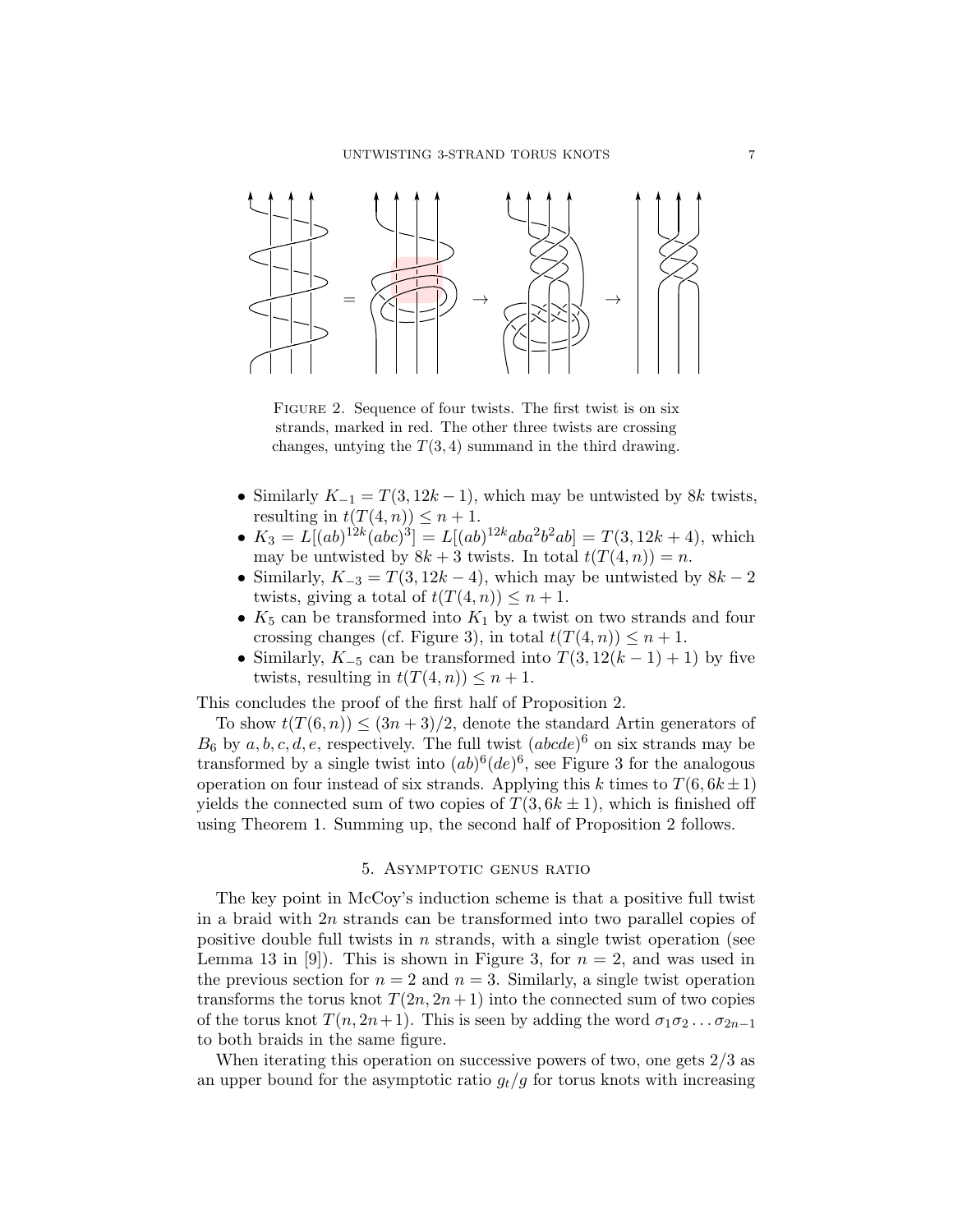<span id="page-7-0"></span>

FIGURE 3. Untwisting a full twist on four strands, marked in red. The numbers  $+1(+2)$  stand for a (double) positive full twist.

parameters. We will apply the same procedure, starting from braids with 3 strands, successively multiplying the strand number by two:

- (1)  $T(6, 7)$  transforms into the disjoint union of two copies of  $T(3, 7)$  by one twist,
- (2)  $T(12, 13)$  transforms into the disjoint union of two copies of  $T(6, 13)$ by one twist, then into the disjoint union of four copies of  $T(3, 13)$ by 4 more twists,
- (3)  $T(24, 25)$  transforms into the disjoint union of two copies of  $T(12, 25)$ by one twist, then into the disjoint union of eight copies of  $T(3, 25)$ by  $4(1+4) = 20$  more twists,
- (4)  $T(3 \cdot 2^k, 3 \cdot 2^k + 1)$  transforms into the disjoint union of  $2^k$  copies of  $T(3, 3 \cdot 2^k + 1)$  by a total number of  $1+4+16+\ldots+4^{k-1} = 1/3 \cdot (4^k-1)$ twists.

By [Theorem 1,](#page-0-0) the untwisting number of  $T(3, 3 \cdot 2^{k} + 1)$  is of the order

$$
2/3 \cdot (3 \cdot 2^k) = 2^{k+1}.
$$

We conclude that the untwisting number of  $T(3 \cdot 2^k, 3 \cdot 2^k + 1)$  is bounded above by an expression of the order

$$
1/3 \cdot (4^k - 1) + 2^k \cdot 2^{k+1} \approx (1/3 + 2) \cdot 4^k,
$$

while its Seifert genus is of the order

$$
1/2 \cdot (3 \cdot 2^k)^2 = 9/2 \cdot 4^k,
$$

by the well-known genus formula  $g(T(p, q)) = 1/2 \cdot (p-1)(q-1)$ . In summary,

$$
\limsup_{k \to \infty} \frac{g_t(T(3 \cdot 2^k, 3 \cdot 2^k + 1))}{g(T(3 \cdot 2^k, 3 \cdot 2^k + 1))} \le \frac{1/3 + 2}{9/2} = \frac{14}{27}
$$

.

The existence of the more general upper bound,

$$
\limsup_{p,q \to \infty} \frac{g_t(T(p,q))}{g(T(p,q))} \le \frac{14}{27},
$$

follows from a general principle on subadditive functions, see the proof of Theorem 5 in [\[9\]](#page-8-8), or the paragraph preceding Theorem 2 in [\[2\]](#page-8-5). We are left with the strong belief that the ratio tends to  $1/2$ , in accordance with the asymptotic behaviour of the signature invariant:

$$
\lim_{p,q \to \infty} \frac{\sigma(T(p,q))}{2g(T(p,q))} = \frac{1}{2}.
$$